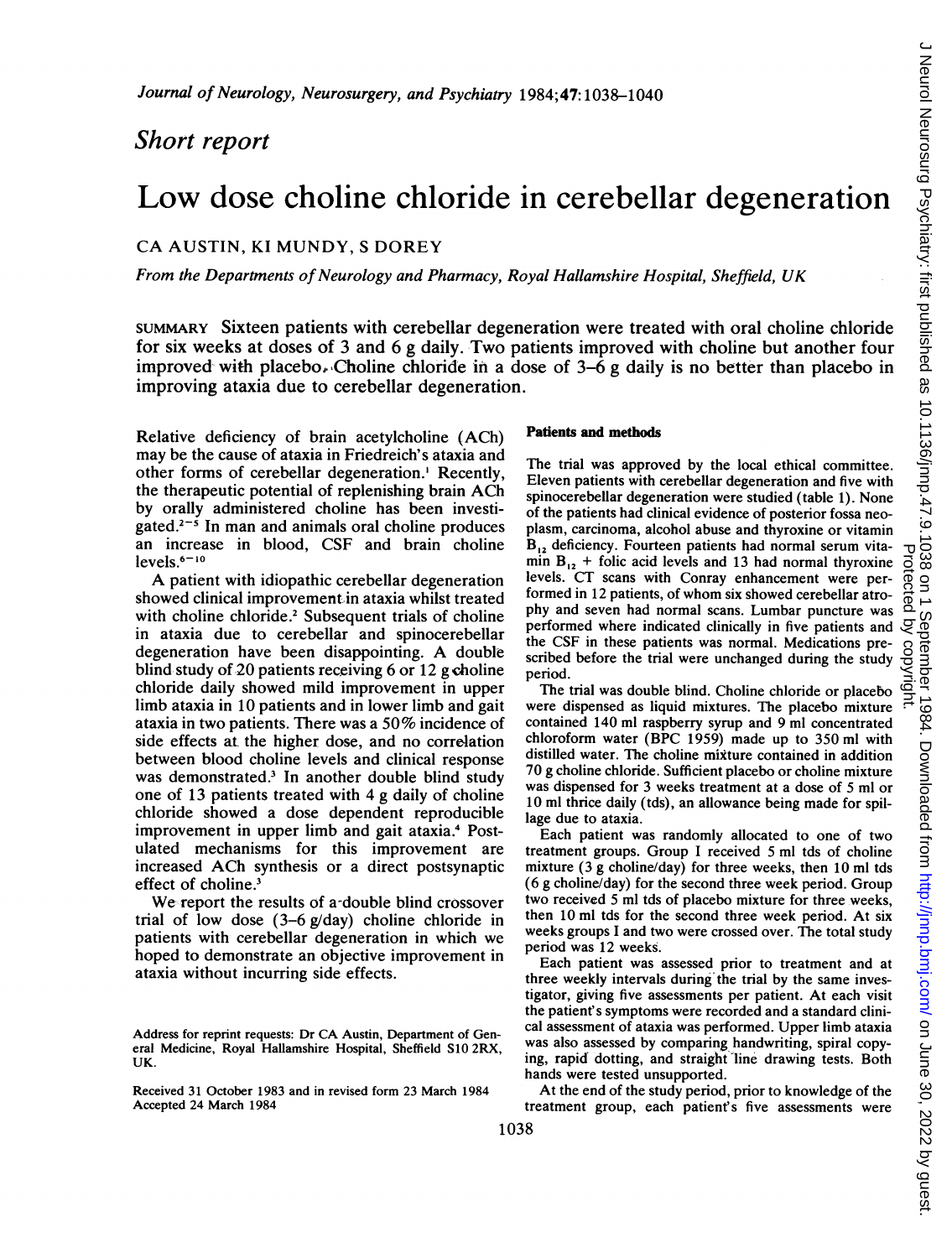| No. | Sex | Age(yr) | <b>Diagnosis</b>             | Treatment group | Response      | Side effects |  |  |
|-----|-----|---------|------------------------------|-----------------|---------------|--------------|--|--|
|     | M   | 44      | spinocerebellar degeneration |                 |               |              |  |  |
|     | М   | 68      | cerebellar degeneration      |                 |               |              |  |  |
|     |     | 16      | cerebellar degeneration      |                 | C (6 g > 3 g) |              |  |  |
|     | м   | 59      | cerebellar-degeneration      |                 |               |              |  |  |
|     |     | 54      | cerebellar degeneration      |                 |               |              |  |  |
|     |     | 34      | cerebellar degeneration      |                 |               | Headache (P) |  |  |
|     |     | 68      | cerebellar degeneration      |                 | C(3 g > 6 g)  |              |  |  |
|     |     | 47      | spinocerebellar degeneration |                 |               | Headache (C) |  |  |
|     |     | 44      | spinocerebellar degeneration |                 |               |              |  |  |
| 10  |     | 25      | spinocerebellar degeneration |                 |               |              |  |  |
| 11  | м   | 48      | spinocerebellar degeneration |                 |               |              |  |  |
| 12  | M   | 72      | cerebellar degeneration      |                 |               | Headache (P) |  |  |
| 13  | M   | 61      | cerebellar degeneration      |                 |               |              |  |  |
| 14  | M   | 65      | cerebellar degeneration      |                 |               |              |  |  |
| 15  |     | 57      | cerebellar degeneration      |                 |               | Headache (P) |  |  |
| 16  | м   | 56      | cerebellar degeneration      |                 |               |              |  |  |
|     |     |         |                              |                 |               |              |  |  |

Table 1 Clinical details of patients.

\*patient withdrawn from trial prior to receiving placebo.

 $=$  on choline,  $P =$  on placebo.

In an attempt to quantify results of the rapid dotting test, drawal of choline at the end of the trial.<br>the mean dot distance (MDD) in millimetres from the cir-<br>Three postiants (6, 12, 15) reported each assessment in 12 patients. The mean of the MDD values for all 12 patients pre-treatment, on choline chloride and on placebo, were compared using Students' disappeared on withdrawing chorine. The choice of  $\leq 0.05$  was taken to be effects were reported. paired t test. A p value of  $\leq 0.05$  was taken to be significant.

#### Results

Patient 8 developed severe headache and was with-<br>drawn from the trial; hence, 15 patients completed tive improvement with choline: but another two (5, the full trial. The results of the mean MDD for all 12 16) showed improvement on placebo and a further patients pre-treatment, on placebo and on choline, two (6, 13) felt symptomatically better on placebo. patients pre-treatment, on placebo and on choline, two (6, 13) felt symptomatically better on placebo.<br>are shown in table 2. No significant difference was We were unable to demonstrate an improvement are shown in table 2. No significant difference was We were unable to demonstrate an improvement found between the treatment groups. Four patients in ataxia with choline chloride at doses  $3-6 \text{ g}/\text{day}$ . felt they had improved on placebo  $(5, 6, 13, 16)$ , but but found a low incidence of side effects. This may this improvement was only demonstrable clinically be because choline is ineffective in treating ataxia. this improvement was only demonstrable clinically be because choline is ineffective in treating ataxia, in two patients (5, 16). However, their MDD values because we studied too few patients or because the showed no improvement. Of the remaining 11 patients, two  $(3, 7)$  showed a modest symptomatic We feel that, at present, the use of choline and clinical improvement in upper limb ataxia with chloride in the treatment of cerebellar ataxia cannot choline and in both cases their MDD values be recommended. Oral lecithin had been shown in improved by  $50\%$ . This was more marked on 6 g human studies to raise serum choline levels higher daily in patient 3 and on 3 g daily in patient 7. Clini- and for longer periods than choline in equivalent

Table <sup>2</sup> Mean MDD values in millimetres

analysed for symptomatic and clinical improvement in was greater than of patients 5 and 16. Patient 14 axia and for side effects.<br>In an attempt to quantify results of the rapid dotting test, drawal of choline at the end of the trial

Three patients  $(6, 12, 15)$  reported headache cumference of the 2 mm diameter target was calculated for whilst taking placebo. Patient 8 developed headache whilst taking choline  $(3 g/day)$  and the headache disappeared on withdrawing choline. No other side

#### **Discussion**

Two patients (3, 7) of the 15 completing the full trial tive improvement with choline; but another two  $(5, 1)$ 

in ataxia with choline chloride at doses  $3-6$  g/day, because we studied too few patients or because the dose range used was inappropriately low.

chloride in the treatment of cerebellar ataxia cannot human studies to raise serum choline levels higher cally it was felt the improvement of patients 3 and 7 amounts." Further studies in this area using lecithin

|                                    | Pre-Treatment                  | Placebo for 3/52                | Placebo for 6/52                 | Choline $3 \cancel{g}$ for $3/52$ | Choline 6 g for $3/52$           |
|------------------------------------|--------------------------------|---------------------------------|----------------------------------|-----------------------------------|----------------------------------|
| X<br><b>SEM</b><br>c<br>э<br>$S^2$ | 3.29<br>1.057<br>2.276<br>5-18 | 3.05<br>0.659<br>1.797<br>3.229 | 3.411<br>0.503<br>1.570<br>2.465 | 3.188<br>0.706<br>1.799<br>3.236  | 2.806<br>0.490<br>1.516<br>2.298 |

 $=$  Mean MDD.

SEM = Standard Error of the Mean.

 $=$  Standard Deviation.

 $=$  Variance.

 $\subset$